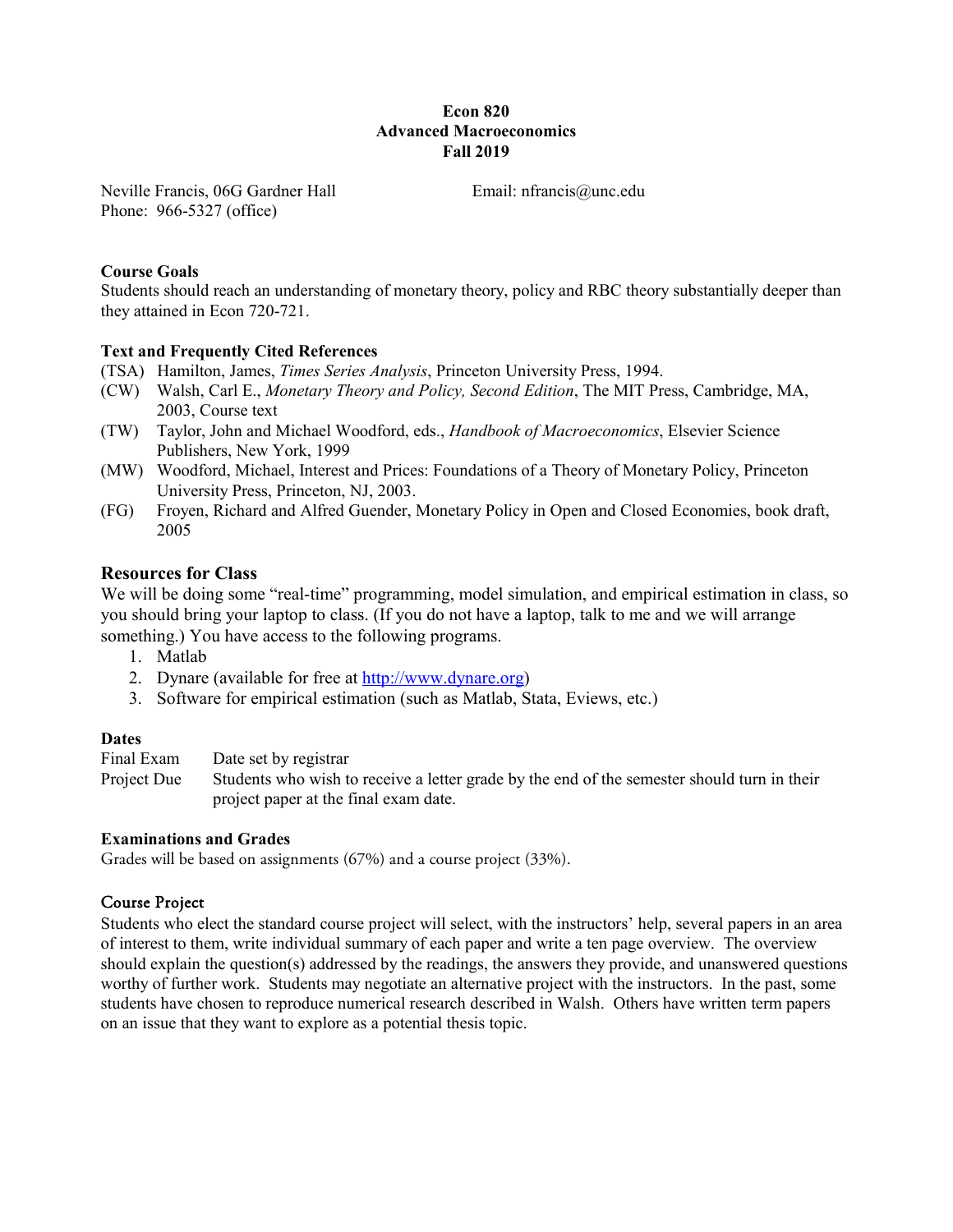# Section 1: Econometric Overview

Difference equations and lag operators, TSA chapters 1 and 2

Stationary ARMA processes and Forecasting, TSA chapter 3

Linear Regression Models, TSA Chapter 8

Vector Time Series, TSA Chapter 10

Vector Autoregression Atheoretical TSA Chapter 11, sections 11.1 – 11.5 Structural TSA, Chapter 11, section 11.6

Introduction to nonstationary time series, TSA Chapters 15 and 16

Cointegration, TSA Chapter 19

## Section 2: Applications

*Presentation: Estimating Causal Effects in Macroeconomics: General Methods and Pitfalls*

Ramey, Valerie, "Macroeconomic Shocks and Their Propagation," *Handbook of Macroeconomics 2016, sections 1 and 2*

Stock, James and Mark Watson, "Factor Models and Structural Vector Autoregressions in Macroeconomics," *Handbook of Macroeconomics 2016*

*Monetary Policy* 

### **A. Theoretical Models**

Christiano, Lawrence J, Martin Eichenbaum, Charles L. Evans, "Nominal Rigidities and the Dynamic Effects of a Shock to Monetary Policy," *Journal of Political Econom*y, Vol. 113, No. 1, February 2005.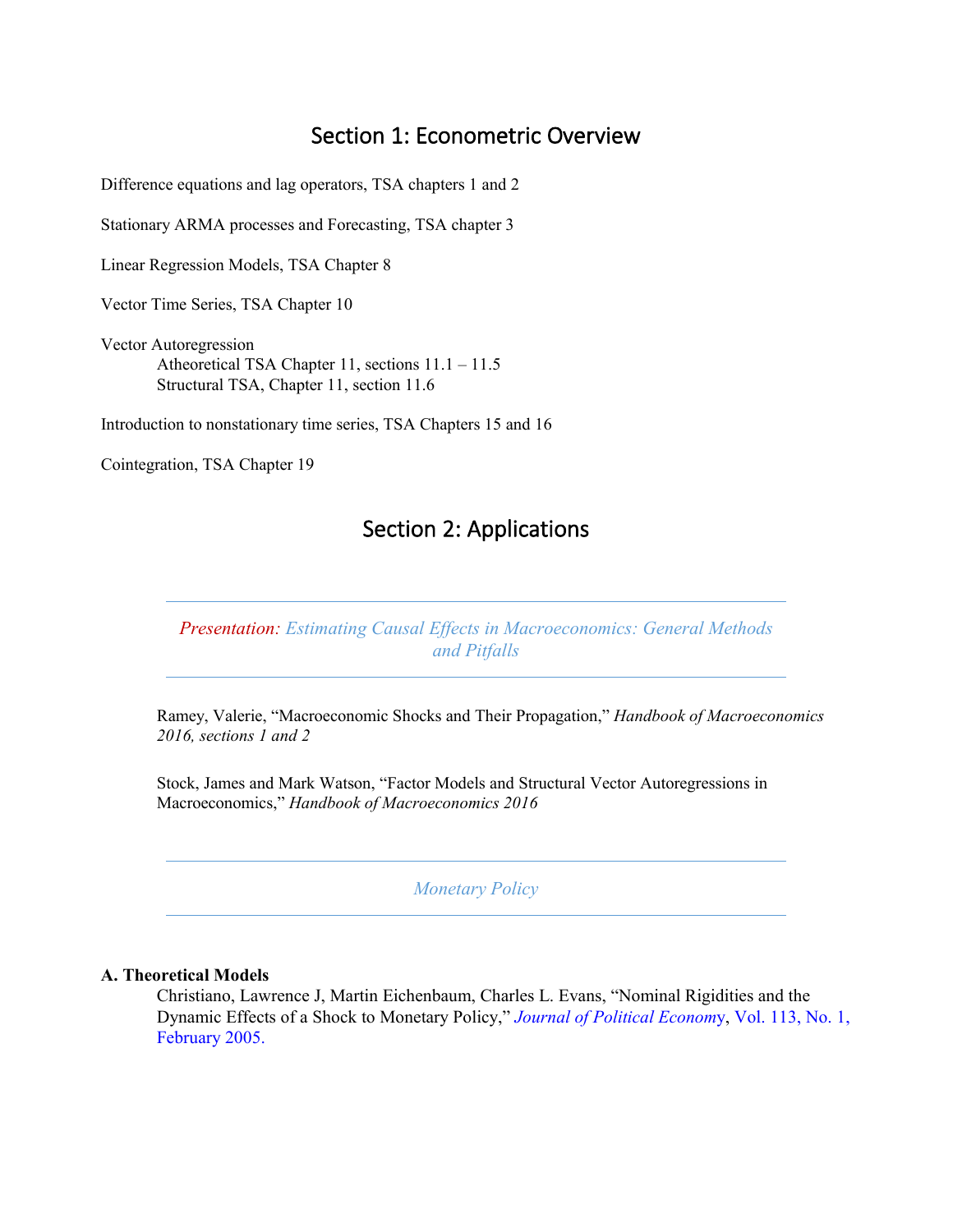Smets, Frank and Raf Wouters, "An Estimated Dynamic Stochastic General Equilibrium Model of the Euro Area," *Journal of the European Economics Association,* Volume 1, Issue 5, pages 1123–1175, September 2003.

Smets, Frank and Raf Wouters, "Shocks and Frictions in U.S. Business Cycles: A Bayesian DSGE Approach," *American Economic Review,* 97(3) June 2007: 586-606.

## **B. Monetary Policy SVAR and Short-Run Restrictions**

#### **Does Money Affect Output? A Look at Empirical Evidence**

CW, Chapter 1

Christiano, Lawrence, Martin Eichenbaum, and Charles L. Evans, "Monetary Policy Shocks: What Have We Learned And To What End?" (TW) Chapter 2.

McCandless, G. T. and W. E. Weber, "Some Monetary Facts," *Federal Reserve Bank of Minneapolis Quarterly Review*, 19 (3), 1995, 2-11.

- \* Sims, C., "Comparison of Interwar and Postwar Business Cycles: Monetarism Reconsidered," American Economic Review, 70 (2), 1980, 250-57.
- \* Sims, C. A., "Interpreting the Macroeconomic Time Series Facts: The Effects of Monetary Policy," *European Economic Review*, 36 (5), 1992, 975-1000.

#### **Why Does Money Affect Output?**

Blanchard, Olivier, "Why Does Money Affect Output?" Friedman, Benjamin M. and F.H. Hahn (eds.) Handbook of Monetary Economics, Vol. II. Amsterdam: Elsevier Science Publishers B.V., 1990, Chapter 15.

Lucas, R. E. Jr., "Nobel Lecture: Monetary Neutrality," *Journal of Political Economy*, 104 (4), 1996, 661-82.

Sargent, T. J., "The Observational Equivalence of Natural and Unnatural Rate Theories of Macroeconomics," *Journal of Political Economy*, 84 (3), 1976, 631-40

- \* Campbell, John Y., "Asset Prices, Consumption, and the Business Cycle," TW, Chapter 19.
- \* Samuelson, P. A. , "What Classical and Neo-classical Monetary Theory Really Was," *Canadian Journal of Economics*, 1 (1), 1968, 1-15.

*Presentation: Empirical Effects of Monetary Policy*

Ramey, Valerie A., "Macroeconomic Shocks and Their Propagation," *Handbook of Macroeconomics, 2016,* Sections 3.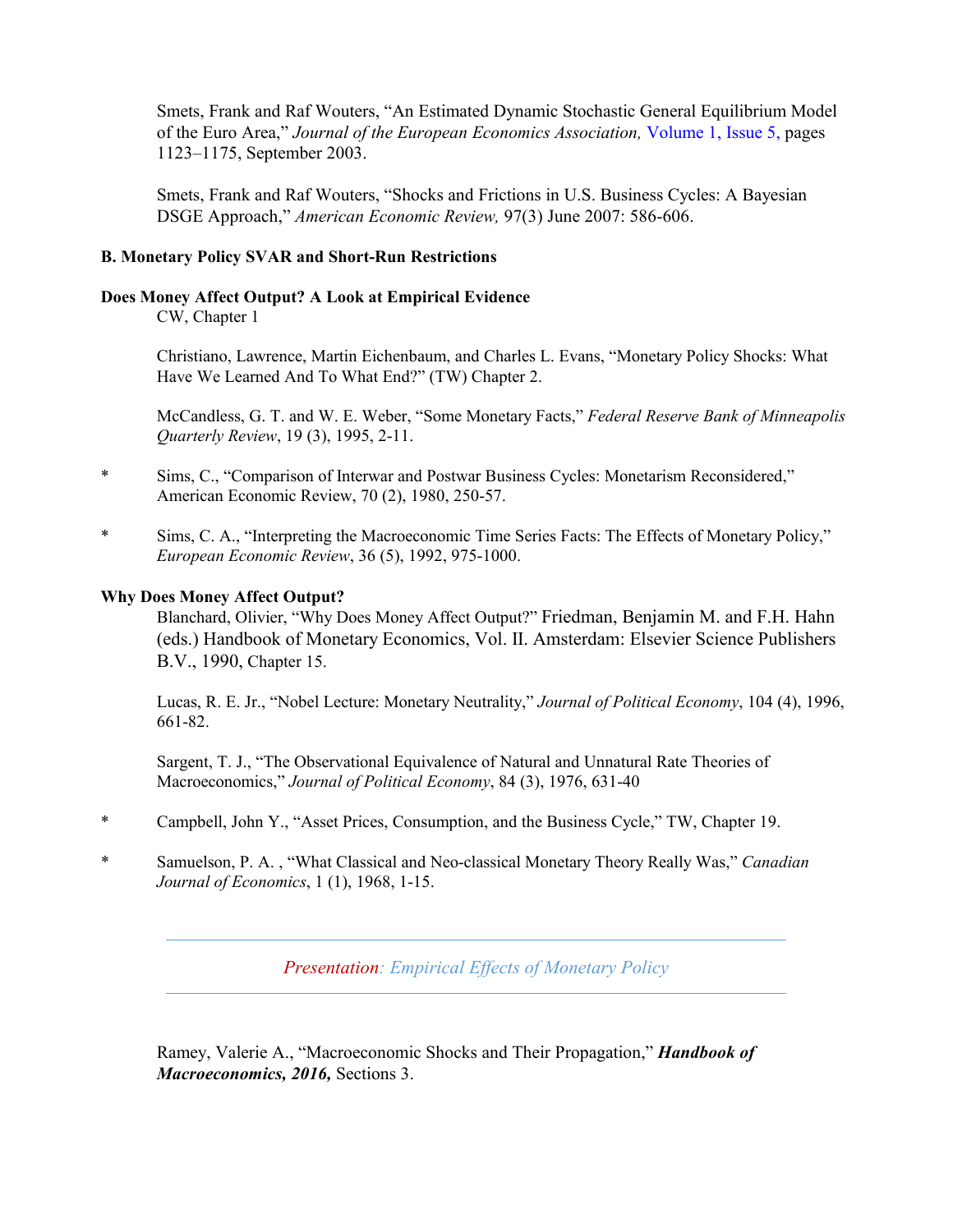Bernanke, Ben S. and Alan S. Blinder, "The Federal Funds Rate and the Channels of Monetary Transmission," *The American Economic Review* Vol. 82, No. 4 (Sep., 1992), pp. 901-921. 8

Bernanke, Ben S. and Ilian Mihov, **"**Measuring Monetary Policy," *The Quarterly Journal of Economics* Vol. 113, No. 3 (Aug., 1998), pp. 869-902.

Christiano, Lawrence J, Martin Eichenbaum, Charles L. Evans, "What Have We Learned and To What End?" in *Handbook of Macroeconomics*, ed. Michael Woodford and John D. Taylor, 1999.

Bernanke, Ben S., Jean Boivin and Piotr Eliasz, "Measuring the Effects of Monetary Policy: A Factor-Augmented Vector Autoregressive (FAVAR) Approach," *Quarterly Journal of Economics* Volume 120, Issue 1, 2002, Pp. 387-422.

Romer, Christina D., and David H. Romer, "A New Measure of Monetary Policy Shocks: Derivation and Implications," *American Economic Review*, 94(4) (September 2004): 1055-84 .

Cochrane, John, "Comments on 'A new measure of monetary shocks: Derivation and implications' By Christina Romer and David Romer." July 17 2004, presented at NBER EFG meeting

http://faculty.chicagobooth.edu/john.cochrane/research/papers/talk\_notes\_new\_measure\_2.pdf

\*Coibion, Olivier, "Are the Effects of Monetary Policy Shocks Big or Small?" *American Economic Journal: Macroeconomics*, Volume 4, Number 2, April 2012, pp. 1-32(32)

Barakchian, S. Mahdi and Christopher Crowe, "Monetary Policy Matters: Evidence from New Shocks," *Journal of Monetary Economics*, Volume 60, Issue 8, November 2013, Pages 950–966

Boivin, Jean, Michael T. Kiley, and Frederick S. Mishkin, "How Has the Monetary Transmission Mechanism Evolved Over Time?" *Handbook of Monetary Economics*. 2010.

\*Gertler, Mark and Peter Karadi, "Monetary Policy Surprises, Credit Costs, and Economic Activity," *American Economic Journal: Macroeconomics*, 7(1) (January 2015) 44–76.

Wu, Jing Cynthia, and Fan Dora Xia. "Measuring the macroeconomic impact of monetary policy at the zero lower bound." *Journal of Money, Credit and Banking* 48.2-3 (2016): 253-291.

### **Monetary Policy with High Frequency Data**

Kuttner, Kenneth, "Monetary Policy Surprises and Interest Rates: Evidence from the Fed Funds Futures Market," Journal of Monetary Economics 47, (2001) 523-544

Cochrane, John and Monika Piazzesi, "Asset Prices and Monetary Policy: The Fed and Interest Rates – A High Identification," AER Papers and Proceedings, May 2002

Faust, John, Eric Swanson and Jonathan Wright, "Identifying VARs Based on High Frequency Futures Data," Journal of Monetary Economics 51 (2004) 1107-1131

Poole, William and Robert Rasche, "Perfecting the Market's Knowledge of Monetary Policy," Journal of Financial Services Research 18:2/3 (2000) 255-298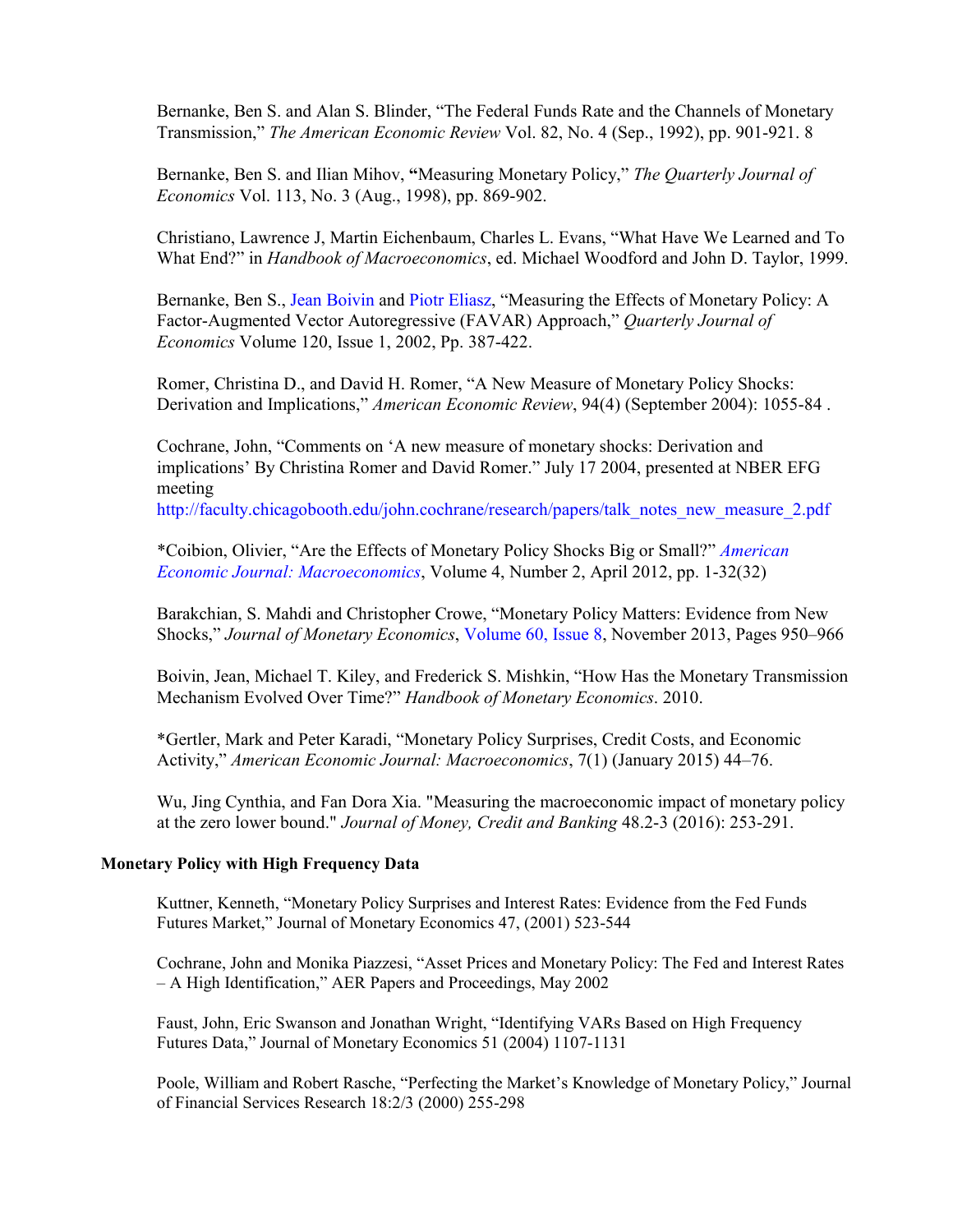Piazzesi, Monika and Eric Swanson, "Futures Prices and Risk-Adjusted Forecasts of Monetary Policy," *Journal of Monetary Economics* 2008, 55, May issue, pp. 677-691.

Woodford, Michael, "Monetary Policy in the Information Economy," NBER Working Paper 8674

Hamilton, James, "Daily Changes in the Fed Funds Futures Prices," *Journal of Money, Credit, and Banking* June 2009, vol. 41, no. 4, pp. 567-582

### **Policy Analysis in New Keynesian Models**

CW, Chapter 11

MW, Chapters 1 and 4-6

, Firm-Specific Capital, Nominal Rigidities, and the Business Cycle, NBER Working Paper 11034, January 2005.

Christiano, Eichenbaum, and Evans, "Nominal Rigidities and the Dynamic Effects of a Shock to Monetary Policy," *Journal of Political Economy*, 113 (1), 2005, 1-45.

Eichenbaum, Martin and Jonas Fisher, "Evaluating Calvo-Style Sticky Price Models," Working Paper, March, 2005

- \* Fuhrer, Jeffrey C., "Inflation/output variance trade-offs and optimal monetary policy," *Journal of Money Credit and Banking* 29, 1997, 214-234.
- \* Fuhrer, Jeffrey C. and George R. Moore, "Monetary policy trade-offs and the correlation between nominal interest rates and real output," *American Economic Review* 85, 1995, 219-239.
- \* McCallum, Bennett T. and Edward Nelson, "An optimizing IS-LM Specification for Monetary Policy and Business Cycle Analysis," *JMCB*, 31 (3, Part 1), 1999, 277-431
- \* Rotemberg, Julio J. and Michael Woodford, "An optimization-based econometric framework for the evaluation of monetary policy," in Bernanke, Ben S. and Julio J. Rotemberg, eds., *NBER Macroeconomics Annual 1997*, MIT Press, Cambridge, MA, 1997, 297-346.

Salemi, Michael K., "Monetary Policy Evaluation and Inverse Control," July 2005, forthcoming in the *JMCB*

*Measuring the Aggregate Effects of Government Spending* 

\*Ramey, Valerie A., "Macroeconomic Shocks and Their Propagation," *Handbook of Macroeconomics, 2016,* Section 4.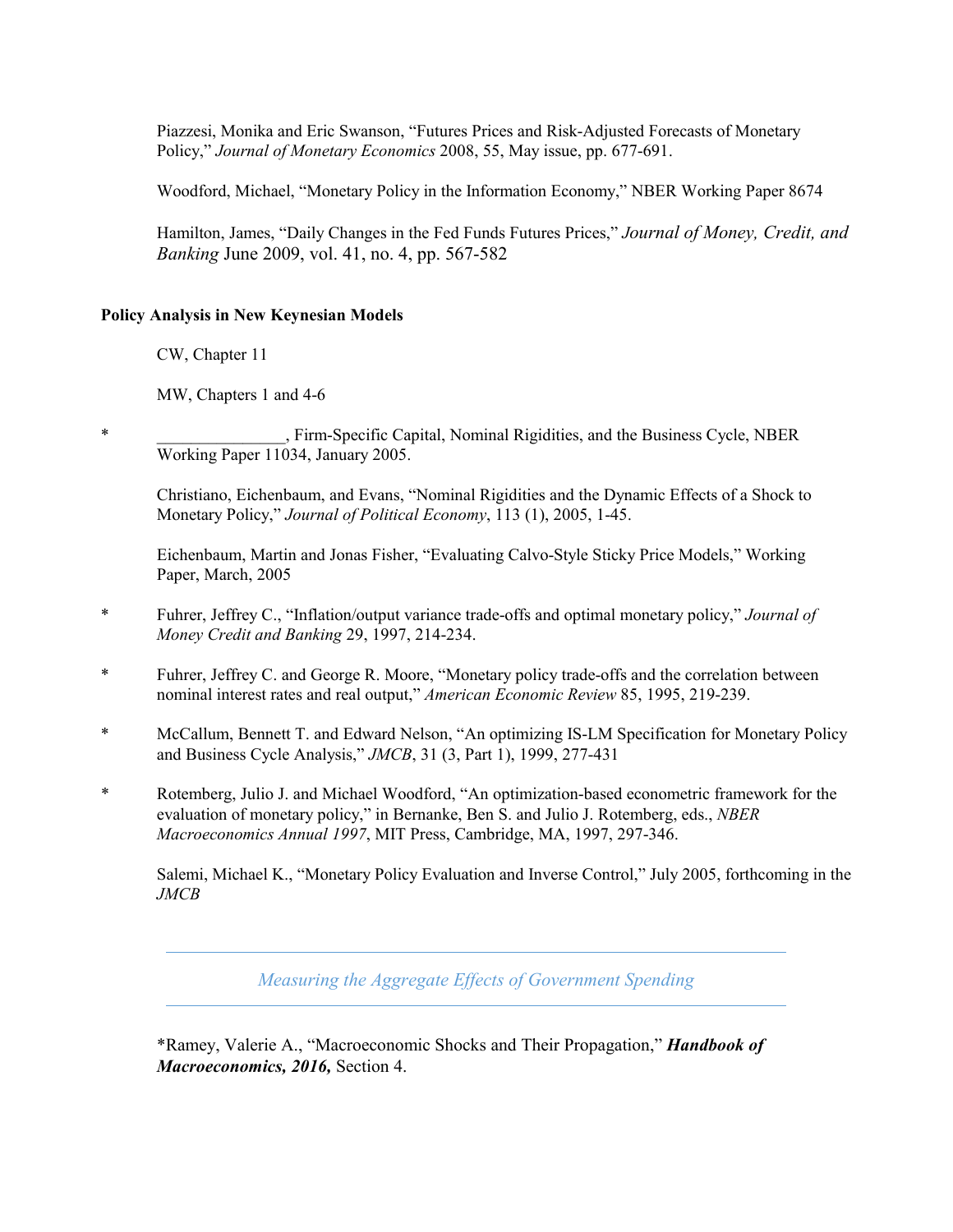Rotemberg, Julio, and Woodford, Michael, "Oligopolistic Pricing and the Effects of Aggregate Demand on Economic Activity," *Journal of Political Economy*, 100 (1992), 1153–1297.

Ramey, Valerie A. and Matthew Shapiro, "Costly Capital Reallocation and the Effects of Government Spending," *Carnegie Rochester Conference on Public Policy* (1998).

\*Blanchard, Olivier, and Roberto Perotti, "An Empirical Characterization of the Dynamic Effects of Changes in Government Spending and Taxes on Output," *Quarterly Journal of Economics*, 117 (2002), 1329-1368.

Mountford, Andrew and Harald Uhlig, "What are the Effects of Fiscal Policy Shocks? *Journal of Applied Econometrics* 24 (September/October 2009): 960-992.

Ramey, Valerie A., "Defense News Shocks, 1889-2015: An Analysis Based on News Sources," UCSD manuscript. http://econ.ucsd.edu/~vramey/research/Defense News Narrative.pdf.

Burnside, Craig, Martin Eichenbaum, and Jonas Fisher, "Fiscal Shocks and their Consequences," *Journal of Economic Theory*, 115 (2004), 89-117.

Fisher, Jonas D.M., and Ryan Peters, "Using Stock Returns to Identify Government Spending Shocks," *The Economic Journal*, 120 (May 2010): 414-436.

Ilzetski, Ethan, Enrique G. Mendoza, Carlos A. Végh, "How Big (Small?) are Fiscal Multipliers?" 2013. "How big (small?) are fiscal multipliers?," *Journal of Monetary Economics*, Elsevier, vol. 60(2), pages 239-254.

Blanchard, Olivier J., and Daniel Leigh. 2013. "Growth Forecast Errors and Fiscal Multipliers." *American Economic Review*, 103(3): 117-20.

\*Auerbach, Alan and Yuriy Gorodnichenko. 2012a. "Measuring the Output Responses to Fiscal Policy." *American Economic Journal: Economic Policy* 4 (2): 1-27.

Auerbach, Alan and Yuriy Gorodnichenko. 2012b. "Fiscal Multipliers in Recession and Expansion" forthcoming in *Fiscal Policy After the Financial Crisis*, eds. Alberto Alesina and Francesco Giavazzi, University of Chicago Press.

Ramey, Valerie A. and Sarah Zubairy, "Government Spending Multipliers in Good Times and in Bad: Evidence from 20th Century Historical Data," forthcoming, *Journal of Political Economy*.

Miyamoto, Wataru, Thuy Lan Nguyen, and Dmitriy Sergeyev. "Government Spending Multipliers under the Zero Lower Bound: Evidence from Japan." (2016).

*Measuring the Aggregate Effects of Taxes*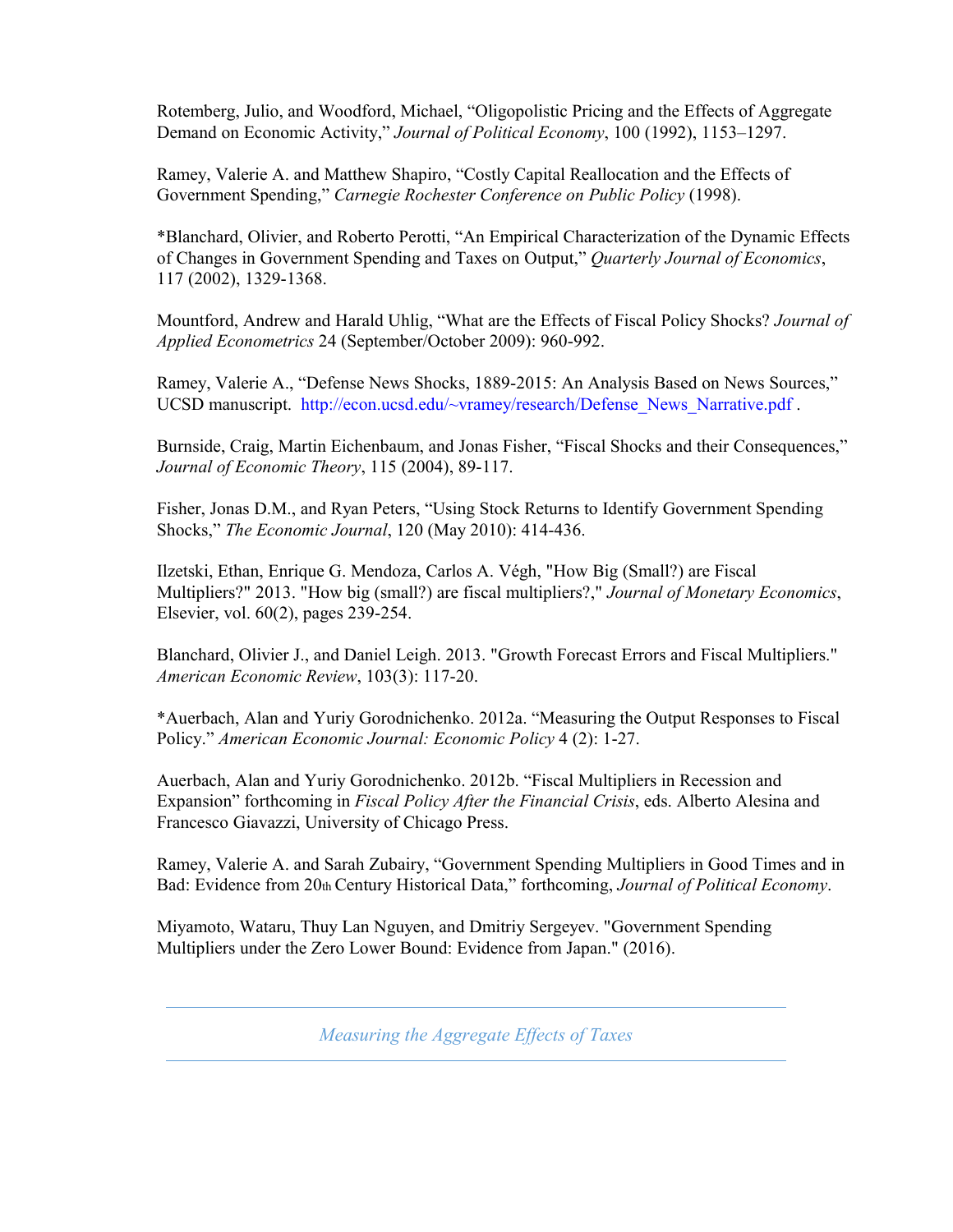\*Ramey, Valerie A., "Macroeconomic Shocks and Their Propagation," *Handbook of Macroeconomics, 2016,* Section 4.

\*Blanchard, Olivier, and Roberto Perotti, "An Empirical Characterization of the Dynamic Effects of Changes in Government Spending and Taxes on Output," *Quarterly Journal of Economics*, 117 (2002), 1329-1368.

\*Romer, Christina D., and David H. Romer, "The Macroeconomic Effects of Tax Changes: Estimates Based on a New Measure of Fiscal Shocks," *American Economic Review*, 100 (June 2010): 763-801 . 6

Leeper, Eric M., Todd B. Walker, Shu-Chun Susan Yang, "Fiscal Foresight and Information Flows," *Econometrica* 81 (3) May 2013: 1115-1145.

House, Christopher L., and Matthew D. Shapiro. 2006. "Phased-In Tax Cuts and Economic Activity." *American Economic Review*, 96(5): 1835-1849.

Mertens, Karel, and Morten O. Ravn. 2012. "Empirical Evidence on the Aggregate Effects of Anticipated and Unanticipated US Tax Policy Shocks." *American Economic Journal: Economic Policy*, 4(2): 145-81.

\*Mertens, Karel, and Morten O. Ravn., "A Reconciliation of SVAR and Narrative Estimates of Tax Multipliers," *Journal of Monetary Economics* 2014.

Mertens, Karel, and Morten O. Ravn. 2013. "The Dynamic Effects of Personal and Corporate Income Tax Changes in the United States." *American Economic Review*, 103(4): 1212-47.

*Technology Shock SVAR and Long-Run Restrictions*

Gali, Jordi, "Technology, Employment, and the Business Cycle: Do Technology Schocks Explain Aggregate Fluctuations?" *American Economic Review*, 249-271, March 1999

Shapiro, Matthew D. and Watson, Mark W. "Sources of Business Cycle Fluctuations," in Stanley Fischer, ed., NBER Macroeconomics Annual 1988, Volume 3. Cambridge, MA: MIT Press, 1988, pp. 111-48

Neville Francis and Valerie Ramey, "Measures of Hours Per Capita and their Implications for the Technology-Hours Debate". *Journal of Money Credit and Banking,* September 2009, Volume 41, Issue 6, pp 1071-1097

Neville Francis and Valerie Ramey, "Is the Technology-Driven Real Business Cycle Hypothesis Dead? Shocks and Aggregate Fluctuations Revisited", *Journal of Monetary Economics,* November 2005, volume 52, issue 8, pages 1379-1399.

Neville Francis, Michael Owyang and Athena Theodorou, "The Use of Long-Run Restrictions for the Identifying of Technology Shocks", Federal Reserve Bank of St. Louis *Review*, November/December 2003, *85*(6), pp. 53-66.